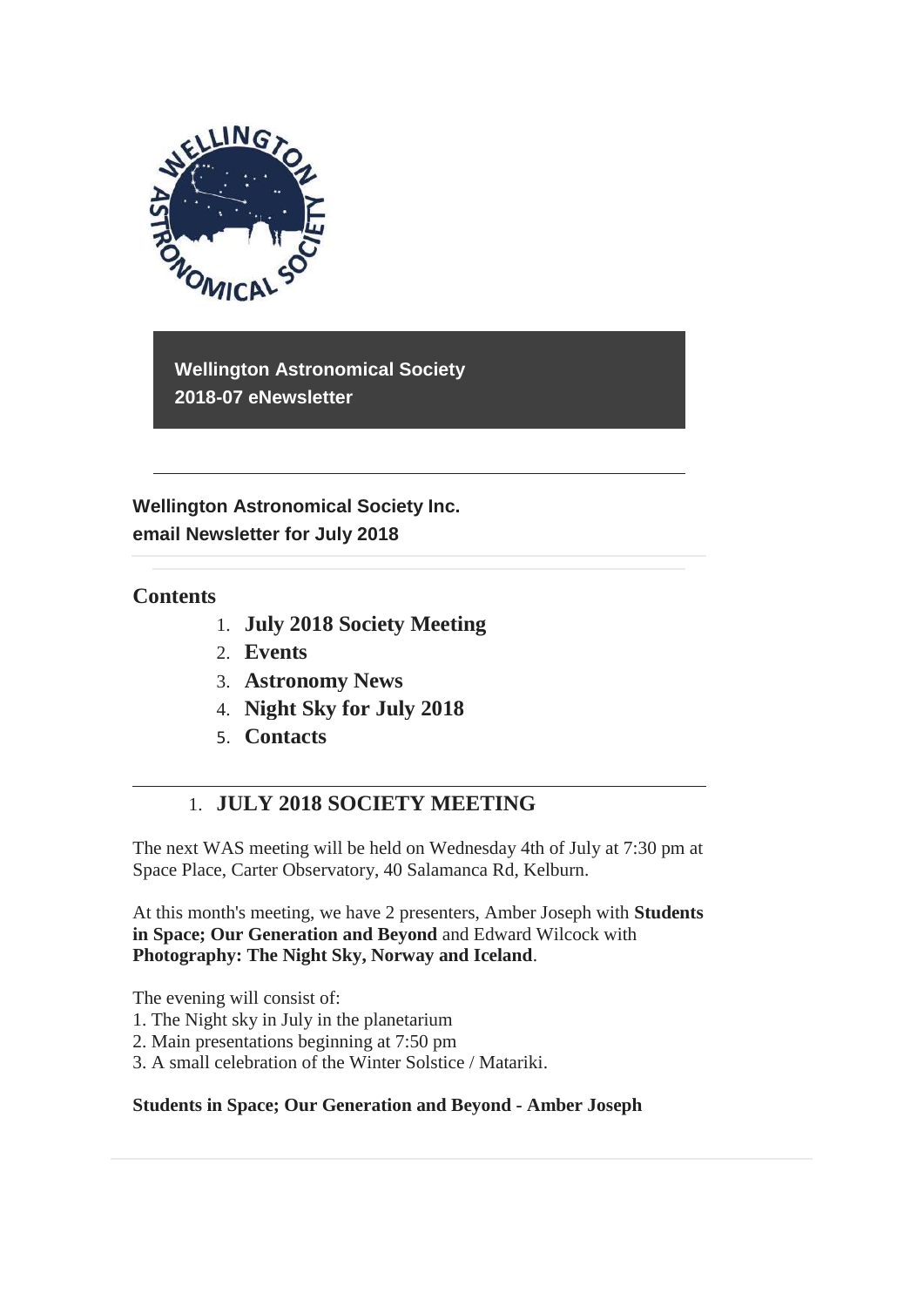The Students' Space Association is New Zealand's only completely studentrun Space interest group that spans across the nation from Primary to Secondary to Tertiary level. Hear from their President, Amber Joseph, about the story of their origin and how the next generation sees themselves contributing to the future of Space development in New Zealand.



Amber is currently studying at Victoria University towards a degree in Software Engineering. She has a huge passion for the inclusion and development of young people within the technology sector; where that be Space or otherwise. After the creation of the New Zealand Student's Space Association early this year, Amber has found herself travelling New Zealand on a mission to inspire and empower young people of all ages and interests to contribute to the future of the New Zealand Space Industry.

**Photography: The Night Sky, Norway and Iceland - Edward Wilcock** In 2013, Edward developed a passion for photography with an interest in the night sky.

Five years on, he has learnt much on developing his photography, along with the tools he uses to create these images. His photography has led him to Norway and Iceland to capture the Northern lights and picturesque snowcapped landscapes, and creating a short time-lapse film **Touching the Arctic**.



2. **EVENTS**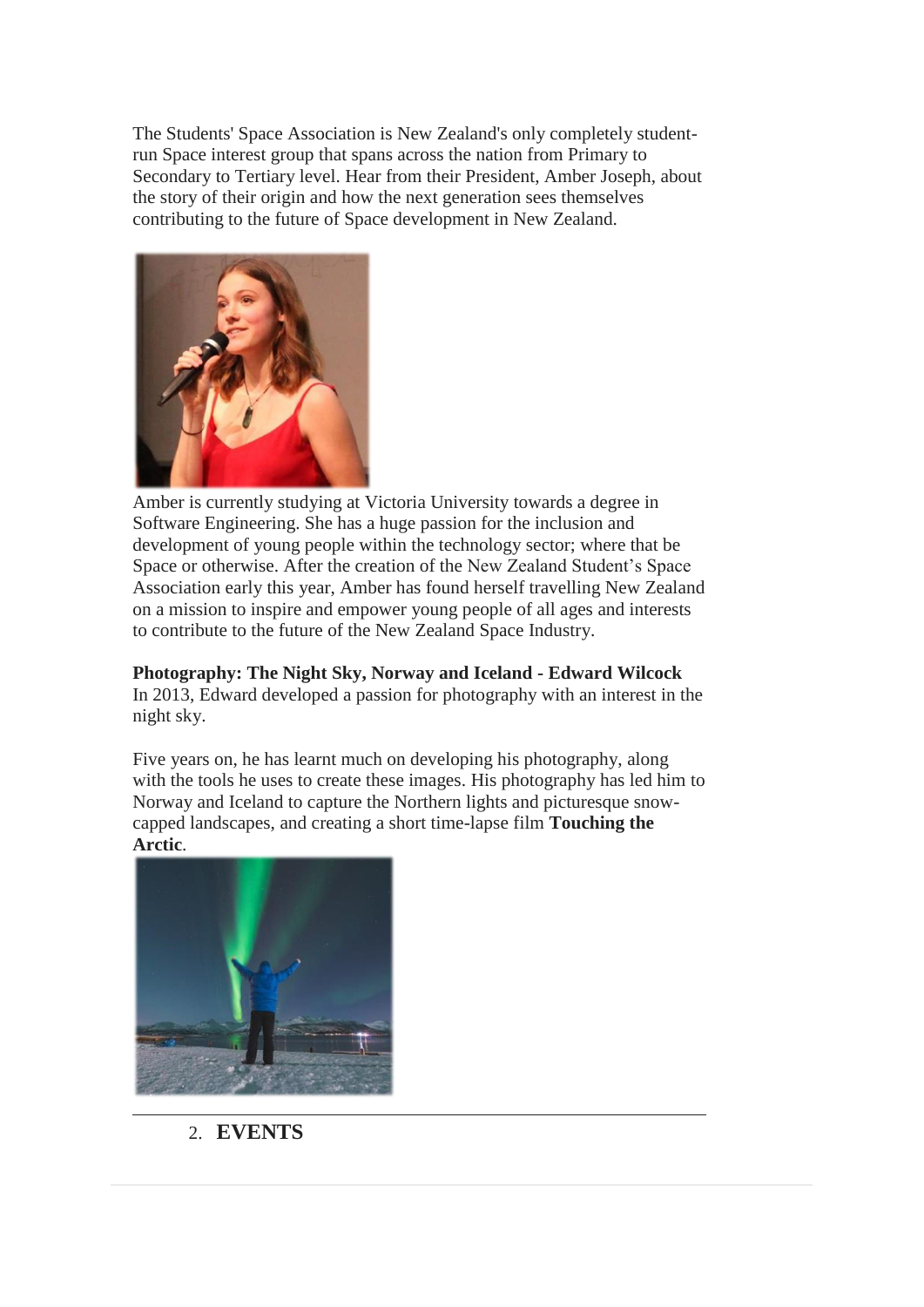**Exploring the Solar System from Europe** – Siân Cleaver, Fri 13th July 10:00 – 11:30am, Alan MacDiarmid Centre, Gracefield Innovation Quarter, 69 Gracefield Road, Lower Hutt.

The British High Commission and Callaghan Innovation invite you to join in for morning tea and a presentation by Siân Cleaver, a Mission Systems Engineer at Airbus Defence and Space in the UK.

Siân will give an overview of the space industry in Europe, from the perspective of an engineer working at Airbus. She will focus in particular on three missions, primed by Airbus:

- Solar Orbiter: a mission to investigate the physics of the Sun and the heliosphere
- ExoMars Rover: Europe's first Mars rover
- The European contribution to NASA's Orion spacecraft: the next crewed vehicle intended to take astronauts to the Moon, Mars and beyond.

It is essential to [register.](https://www.eventbrite.co.nz/e/exploring-the-solar-system-from-europe-tickets-47245482510)

**WAS Astrophotography group / Dark Sky Observing** - Saturday 14th July 7:00 pm, Brooklyn Hill Turbine.

We have access to this site for both astrophotography and dark sky observing. Please be at the gates by 7:00pm. The gates will be opened for cars to drive in and closed again at 7:15pm. There won't be anyone there to let you in if you are late. Any updates will be posted on the WAS Astrophotography Group Facebook page closer to the time. For further details or cancellations contact Chris 021 890 222, Paul 021 251 1559 or Antony 021 253 4979.

**WAS Observing Evening** - Saturday 21st July, 7:00 pm, Tawa College. See many wonderful objects, star clusters, galaxies, dying stars and nebulae. We will be focusing on the area around the Southern Cross and Milky Way which lies high across the night sky. The planets Jupiter, Saturn and Mars are also visible.

Come and learn how to star-hop through the night sky to find many of the various astronomical objects using the Society's Dobsonian telescopes. Chris is often there on Friday evenings too so feel free to come along though it would be best to give him a ring on 021 890 222 to check on conditions.

# 3. **ASTRONOMY NEWS**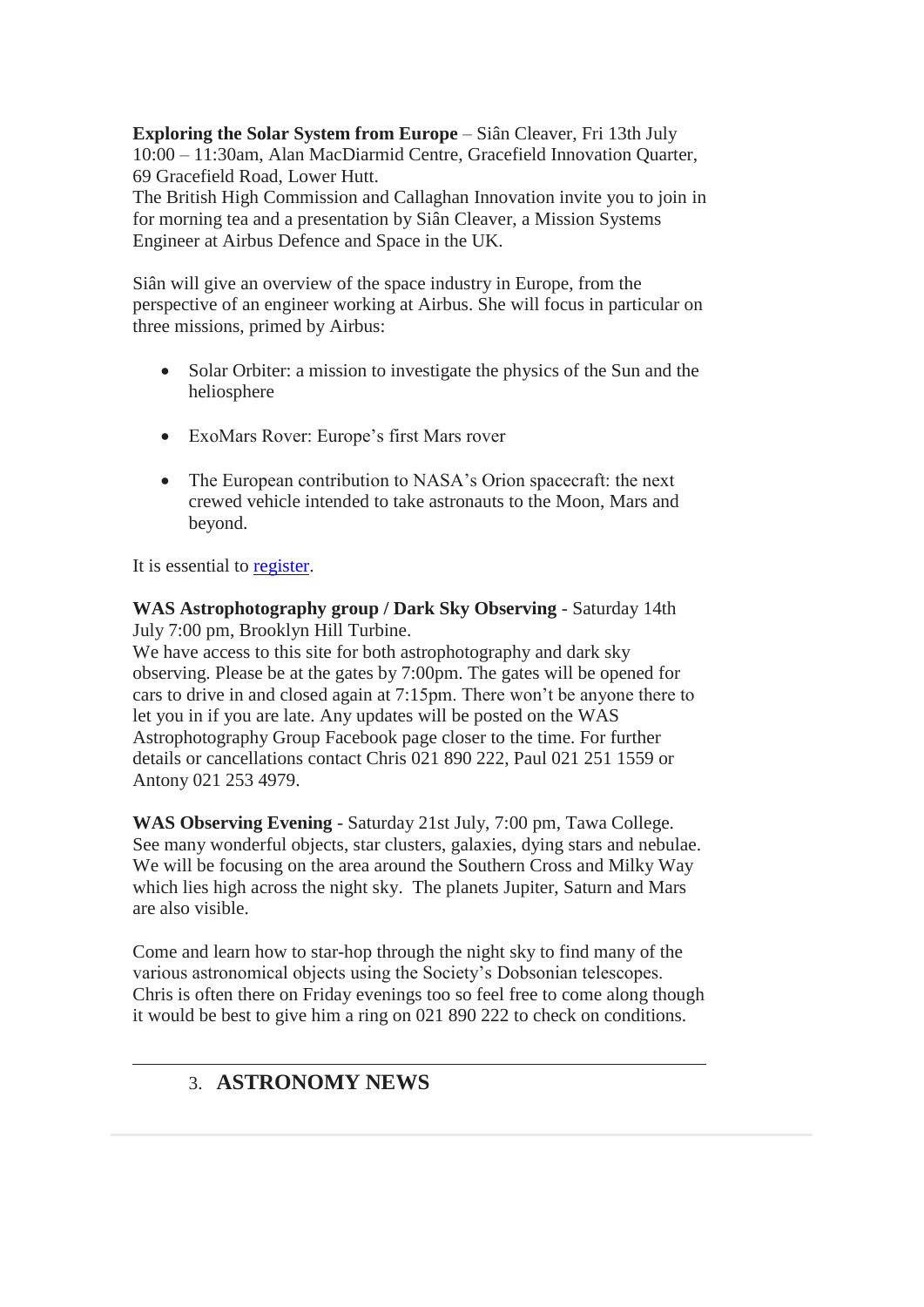[The Story of 'Oumuamua, the first visitor from another solar system.](https://www.ted.com/talks/karen_j_meech_the_story_of_oumuamua_the_first_visitor_from_another_star_system?utm_source=newsletter_weekly_2018-06-30&utm_campaign=newsletter_weekly&utm_medium=email&utm_content=talk_of_the_week_button)



In October 2017, astrobiologist Karen J. Meech got the call every astronomer waits for: NASA had spotted the very first visitor from another star system. The interstellar comet -- a half-mile-long object eventually named `Oumuamua, from the Hawaiian for "scout" or "messenger" - raised intriguing questions: Was it a chunk of rocky debris from a new star system, shredded material from a supernova explosion, evidence of alien technology or something else altogether? In this riveting talk, Meech tells the story of how her team raced against the clock to find answers about this unexpected gift from afar.

## [Einstein Was Right! Scientists Confirm General Relativity Works With](https://www.space.com/40958-einstein-general-relativity-test-distant-galaxy.html) [Distant Galaxy](https://www.space.com/40958-einstein-general-relativity-test-distant-galaxy.html)



A new study validates Einstein's theory of general relativity in a distant galaxy for the first time.

This study supports our current understanding of gravity and provides more evidence for the existence of dark matter and dark energy — two mysterious concepts that scientists know about only indirectly by observing their effects on cosmic objects.

Albert Einstein's theory of general relativity, published in 1916, explains how gravity is the result of a concept known as the fabric of space-time. Simply put, the theory predicts how much the mass of an object  $-$  in this case, a galaxy — curves space-time.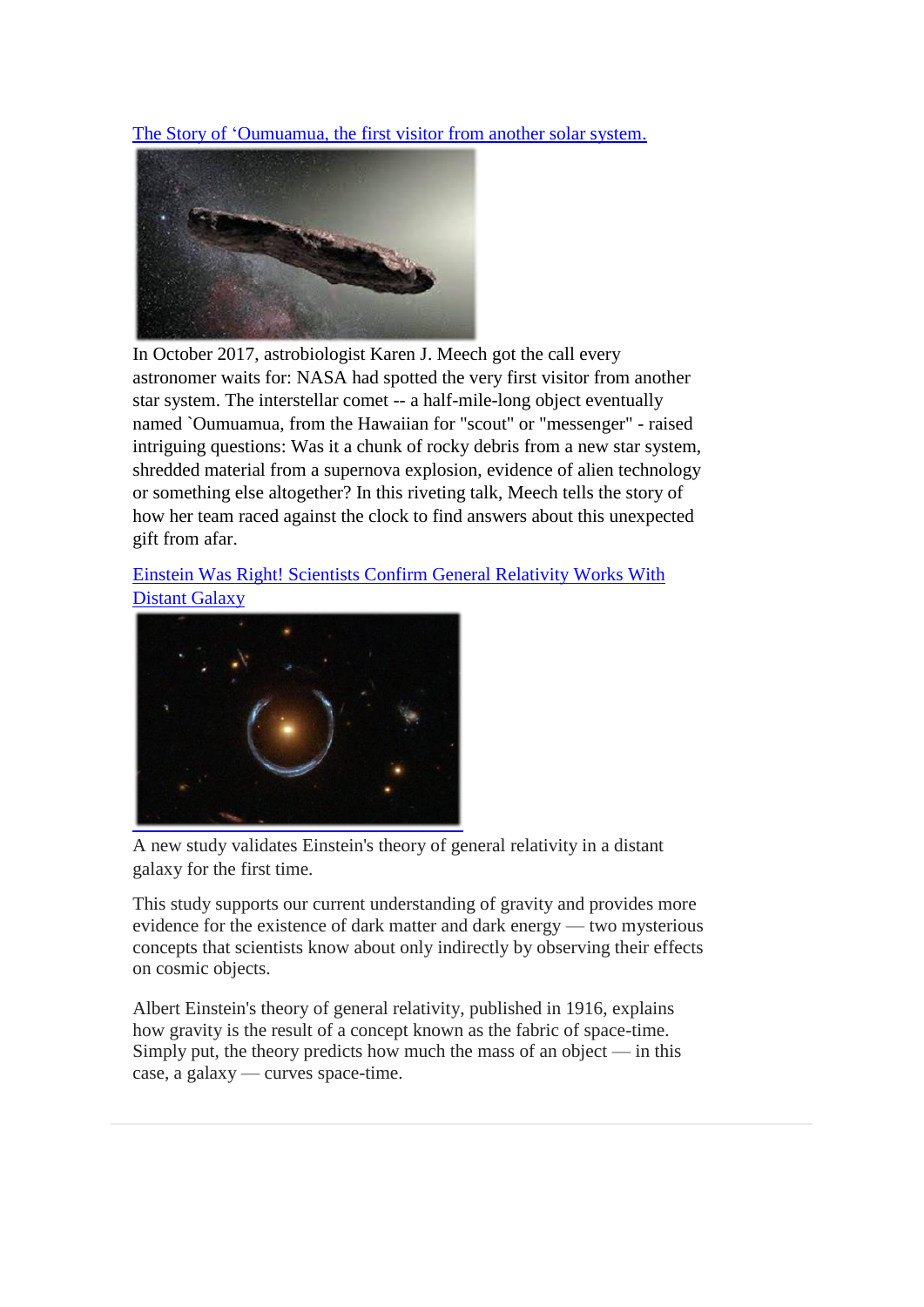### [Hubble's Messier Catalogue](https://www.nasa.gov/content/goddard/hubble-s-messier-catalog)



Although there are as many as one hundred billion comets in the outer regions of the solar system, prior to 1995, only around 900 had ever been discovered. This is because most comets are too dim to be detected without the proper astronomical equipment. Occasionally, however, a comet will sweep past the Sun that is bright enough to be seen during the daytime with the naked eye.

One such instance occurred in 1744. Comet Klinkenberg-Chéseaux, discovered by three amateur astronomers in late 1743, grew steadily brighter as it approached the Sun. By the end of February 1744, the comet had reached its peak brightness at an apparent magnitude of –7, making it the brightest object in the sky except for the Sun and Moon. The comet's brilliance captured the interest of professional and amateur astronomers alike, including a young Charles Messier.

#### [NASA Delays Launch of James Webb Space Telescope Again —](https://www.space.com/41016-nasa-delays-james-webb-space-telescope-2021.html?utm_content=buffered77a&utm_medium=social&utm_source=facebook) This Time [to 2021](https://www.space.com/41016-nasa-delays-james-webb-space-telescope-2021.html?utm_content=buffered77a&utm_medium=social&utm_source=facebook)



NASA has delayed the launch of its huge, highly anticipated James Webb Space Telescope by another 10 months.

The liftoff of Webb, the successor to the agency's iconic Hubble Space Telescope, has been pushed back from May 2020 to March 2021, NASA officials announced today (June 27). The project's development cost has risen from \$8 billion to \$8.8 billion, and its total lifecycle price tag now stands at \$9.66 billion, they added.

The rescheduling is the latest in a series of delays for Webb, which NASA had originally hoped to get off the ground way back in 2007.

[BREAKING: Complex Organic Molecules Discovered on Enceladus For](https://www.sciencealert.com/complex-organic-molecules-detected-enceladus-plumes-cassini-extraterrestrial-life)  [The First Time](https://www.sciencealert.com/complex-organic-molecules-detected-enceladus-plumes-cassini-extraterrestrial-life)